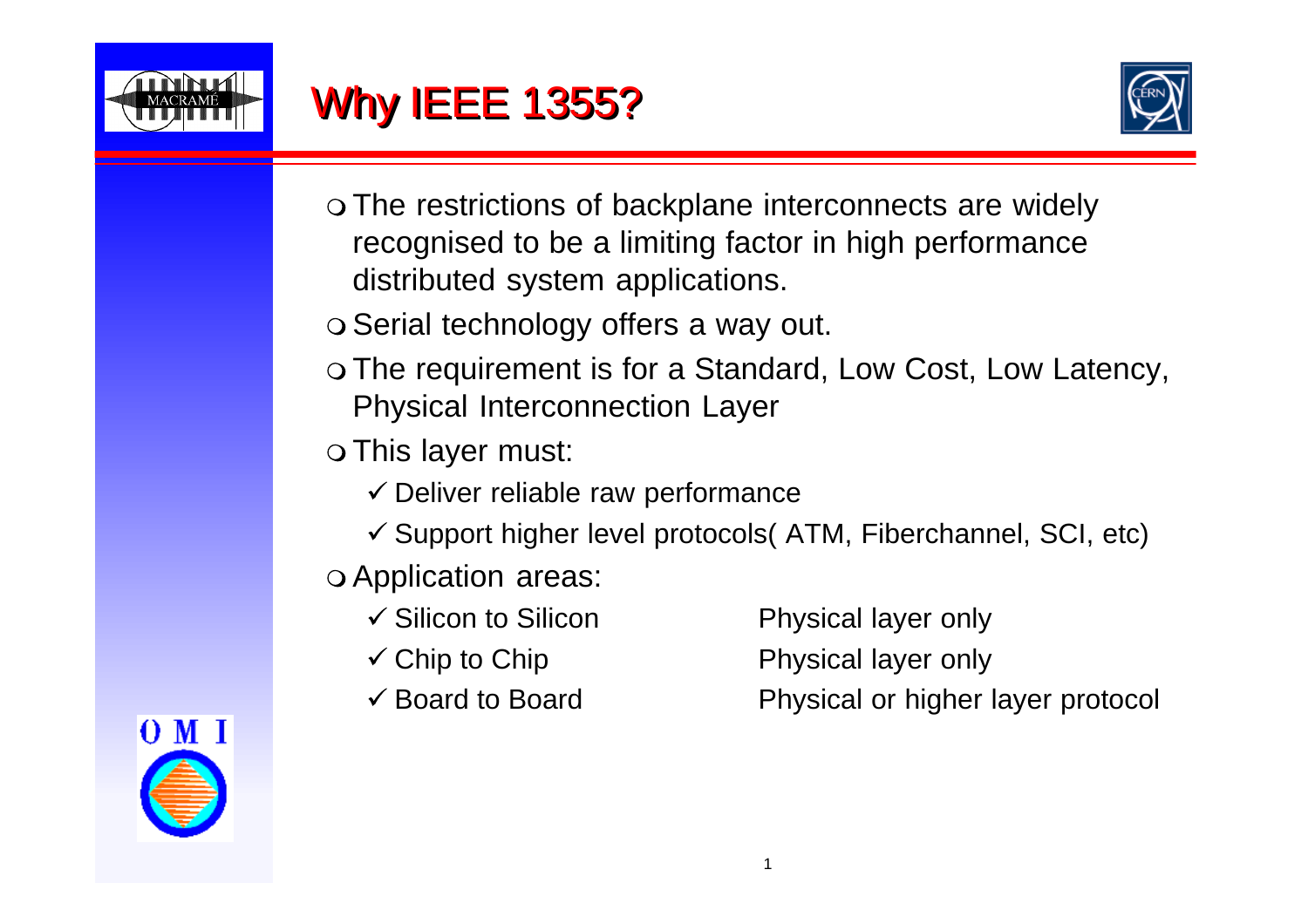

### What is IEEE 1355?



It is a Standard for a:

 $\checkmark$  Low Cost, Low Latency, Physical Interconnection Layer

There are two serial link protocols defined:

 $\checkmark$  DS Links for the range 100 to 200 Mbaud

 $\checkmark$  HS Links for the range 1 to 3 Gbaud

The DS link protocol is a four wire bidirectional protocol.

 $\checkmark$  Two wires in each direction. Self clocking code.

 $\checkmark$  The Strobe line moves when the Data line does not.

The HS link is a two wire bidirectional protocol

 $\checkmark$  One wire in each direction, 8B/12B DC balanced code

 $\checkmark$  Delay Locked Loop

DS macrocell dimensions

0.2 mm<sup>2</sup> 0.1 W @ 0.5micron CMOS

HS macrocell dimensions

1 mm<sup>2</sup> 0.3 W @ 0.5micron CMOS

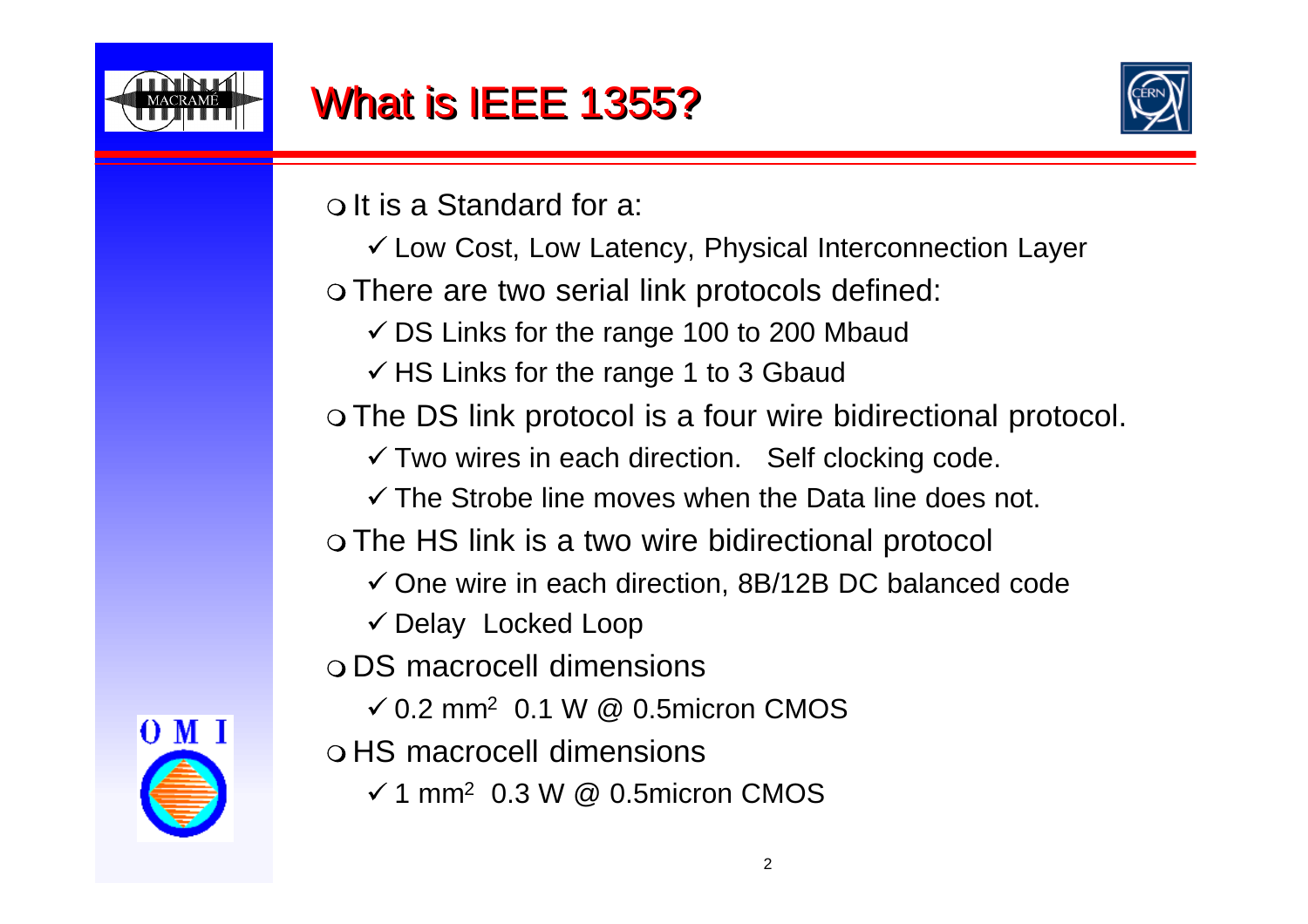



ODS LINKS

STC101:

- $\checkmark$  Parallel to DS link serial interface chip.
- $\checkmark$  32 or 16 bit data bus
- $\checkmark$  Synchronous or Asynchronous parallel transfer
- $\checkmark$  64 byte Fifo buffering
- $\checkmark$  variable packet size (limit 4 Kbyte)
- $\checkmark$  100 Mbit/sec
- $\circ$  STC104:
	- $\checkmark$  32 way non blocking cross bar switch
	- $\checkmark$  >300 Mbytes/s cross sectional bandwidth
	- $\checkmark$  ~1µs packet latency
	- Grouped Adaptive Routing
	- Universal Routing

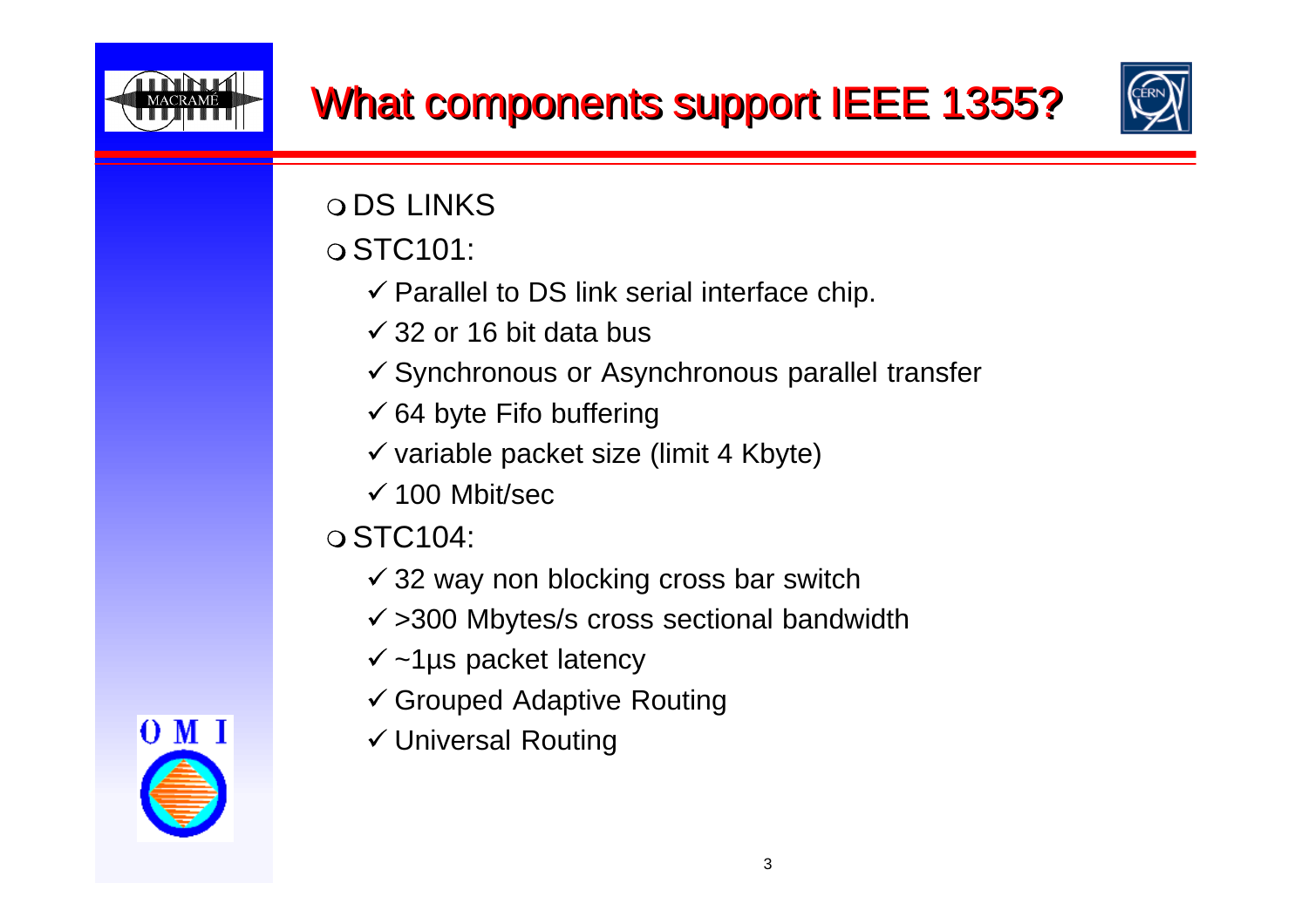## What components support IEEE 1355?



**OHS LINKS** 

BULLIT:

- $\checkmark$  Parallel to HS link serial interface chip.
- $\checkmark$  Technology evaluation device
- $\checkmark$  Full or reduced protocol options
- $\checkmark$  Fifo buffering
- $\sqrt{\sim}800$  Mbit/sec

#### RCUBE:

- $\checkmark$  8 way non blocking cross bar switch
- $\checkmark$  >600 Mbytes/s cross sectional bandwidth
- $\checkmark$  ~150 nS packet latency
- Grouped Adaptive Routing
- $\checkmark$  Parallel access to the routing core

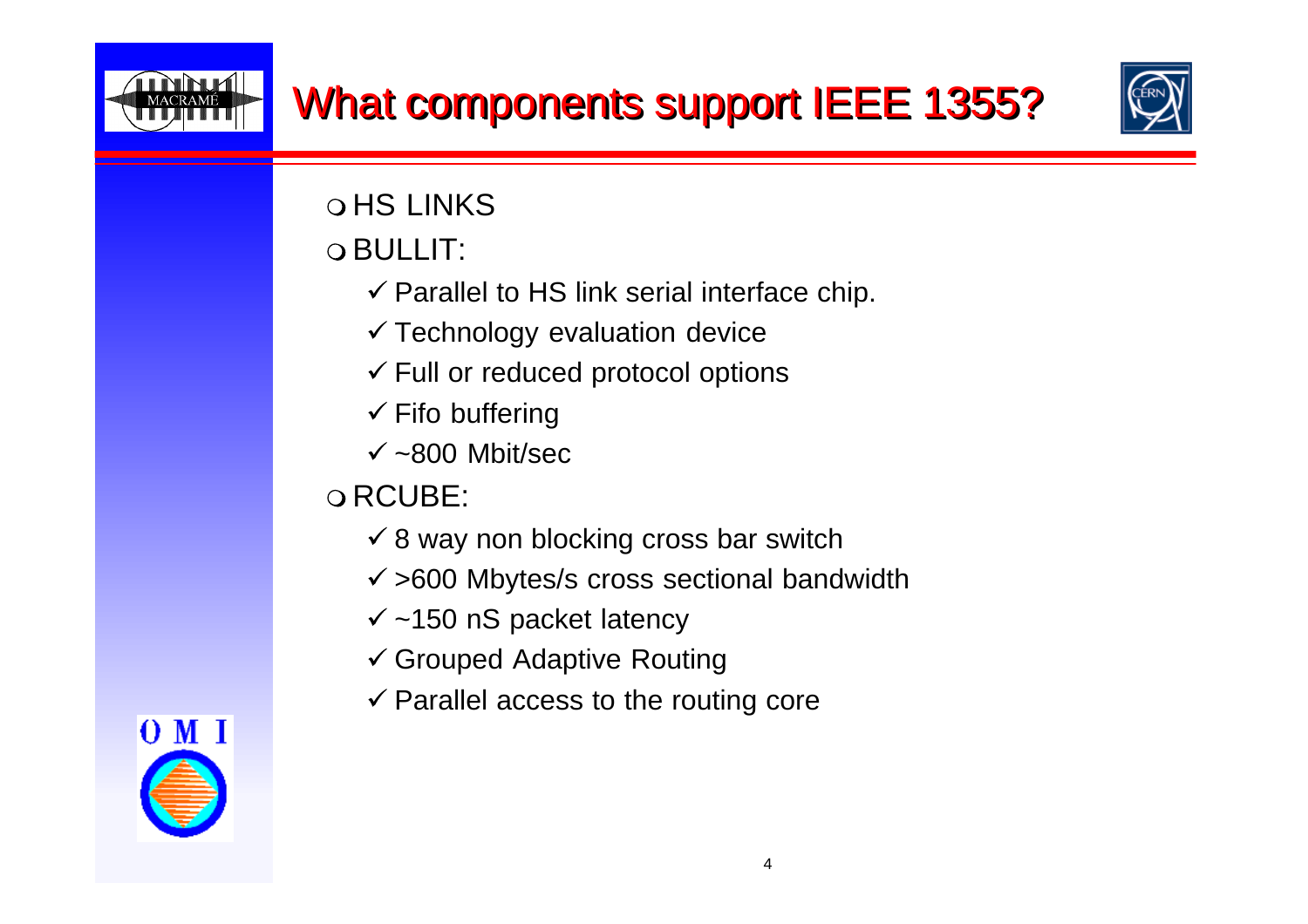



 $\Omega$  The ESPRIT framework

- $\checkmark$  Macrocell development under the OMI / HIC program.
- $\checkmark$  System Design and Application work under OMI / MACRAME
- $\checkmark$  Networking Analysis under PUMA
- $\checkmark$  Embedded product development under GPMIMD

#### Industrial Partners

- Technology providers: BULL SGS-THOMSON,
- $\checkmark$  Technology exploiters: DOLPHIN, PARSYS, PARSYTEC, TELMAT, THOMSON
- $\nu$  R & D & Applications: CERN, PACT, PARSYTEC, SINTEF
- University Groups: OSLO, UPMC, SOUTHAMPTON
- o Standards Working Group: >70 Organisations Represented

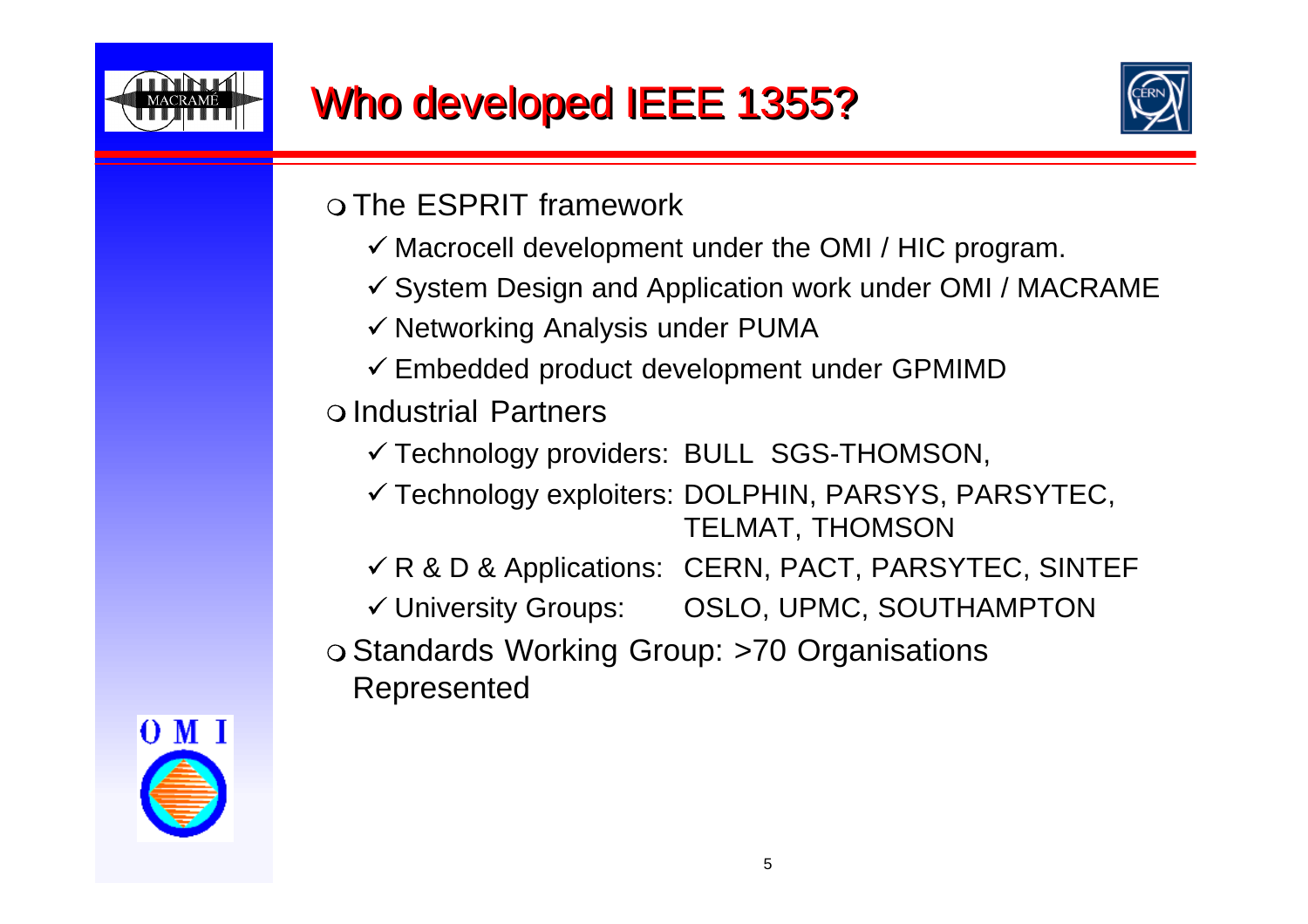

# Where are the first applications of IEEE 1355

- o The GPMIMD project delivered
	- $\checkmark$  a 64 processor node machine
	- $\checkmark$  interconnected through four folded CLOS networks
	- $\checkmark$  56 STC104 switches.
	- $\checkmark$  measured cross-sectional bandwidth ~1Gbyte/sec.
- This DS link technology is repackaged and marketed by Parsys, and Telmat
- o At CERN the L3 experiment adopted the technology for the level 2 trigger in the data acquisition system.
- Parsytec is bringing a HS link based technology to market.

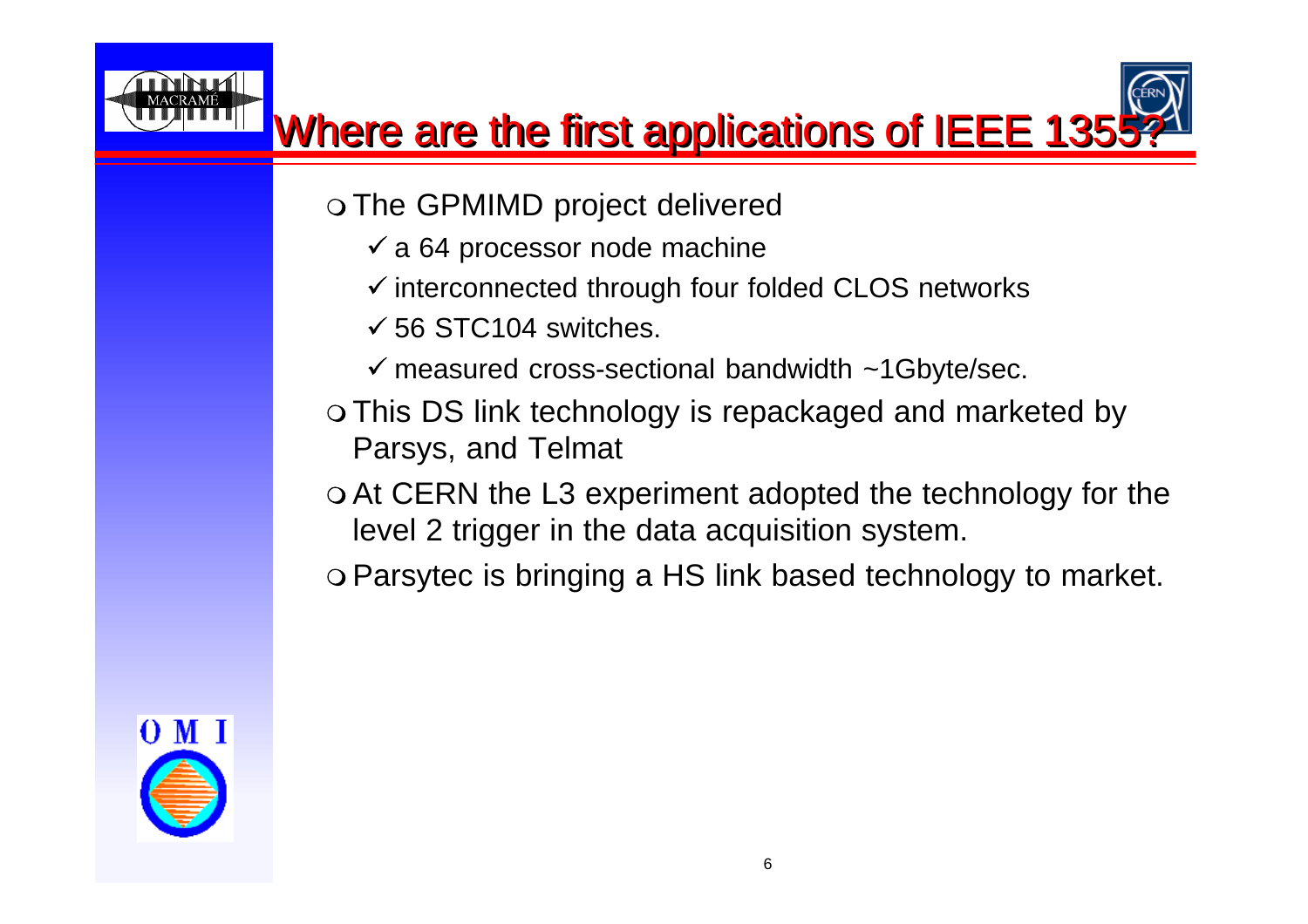



PARSYS is showing:

- $\checkmark$  PCI to DS link interface
- $\checkmark$  Ethernet to DS link interface
- $\checkmark$  SCSI to DS link interface
- PARSYTEC is showing:
	- $\checkmark$  PCI to HS link interface
	- $\checkmark$  8\*8 discrete HS link routing module
	- $\checkmark$  Processor motherboard with HS link connectivity
	- $\checkmark$  Application example of steel quality control